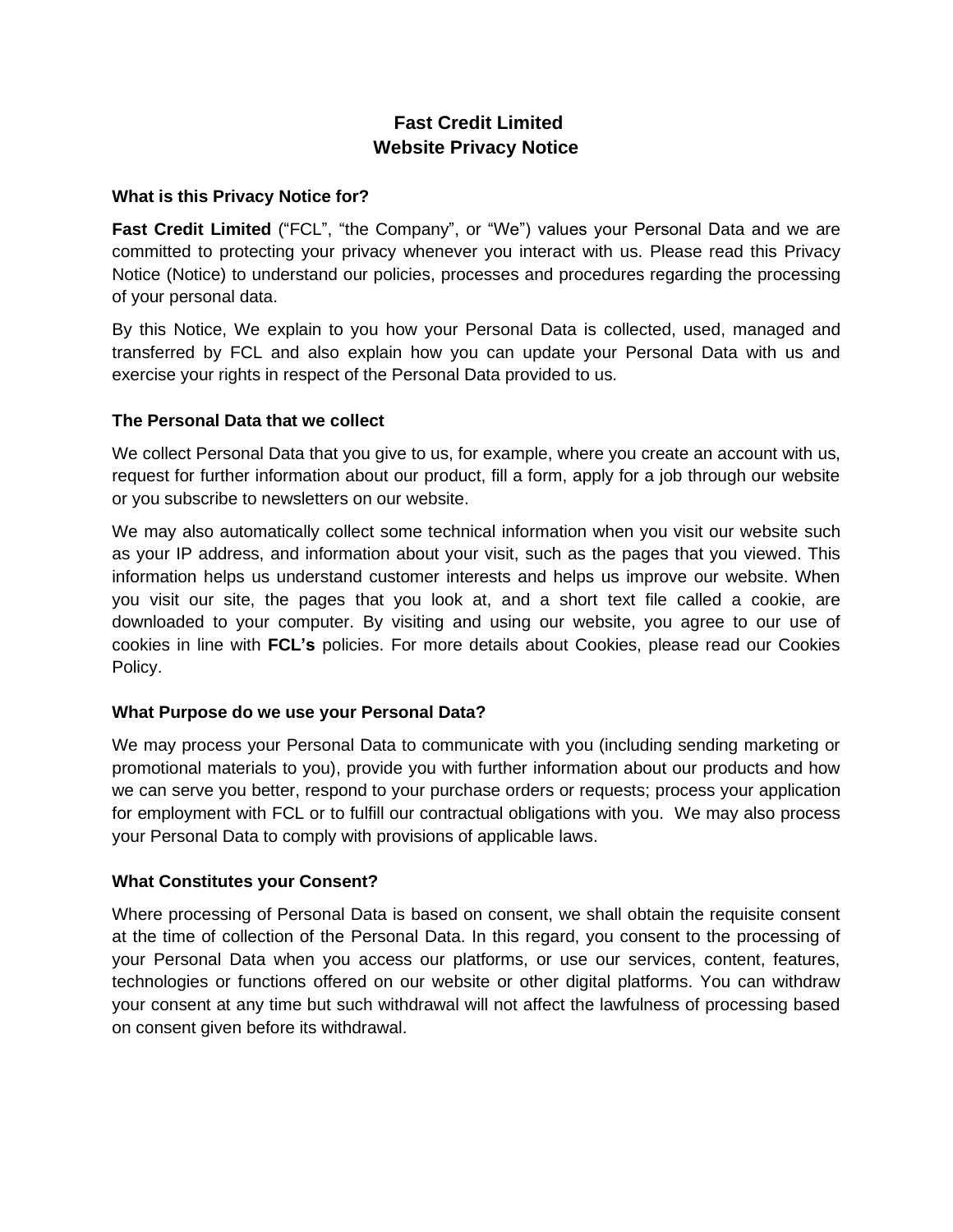#### **Who do we share your Personal Data with?**

We respect your privacy and we limit disclosure of your Personal Data to third parties. We do not sell, give or trade any Personal Data that we obtain from you to any third party for datamining or marketing purposes. However, we may share your Personal Data with companies within the FCL, service providers engaged by us to provide services to FCL subject to appropriate data security and protection. In addition, We may transfer your Personal Data out of Nigeria in line with the requirements of the Nigeria Data Protection Regulation, 2019. We may also share your information where there is a regulatory or statutory obligation to disclose such Personal Data in accordance with provisions of applicable laws.

## **Security of your Personal Data**

We take security of your Personal Data serious and we make every effort to keep your Personal Data secure. We have put in place technological and organizational procedures, including requiring our staff and any third parties who carry out any work on our behalf to comply with appropriate security standards in order to protect your Personal Data.

#### **Retention of your Personal Data**

We take appropriate measures to ensure that your Personal Data is only processed for the minimum period necessary in line with the purposes set out in this Notice or as required by applicable laws, until a time it is no longer required or has no use. Once your Personal Data is no longer required, we destroy it in a safe and secure manner.

## **Your Rights**

FCL collects Personal Data only for the purposes identified in this Policy and such information cannot be reused for another purpose that is incompatible with the original purpose.

You can exercise the following rights with respect to your Personal Data with FCL:

- a) request for and access your Personal Data collected and stored by FCL;
- b) Withdraw consent at any time. For example, you can withdraw your consent to receipt of our marketing or promotional materials or unsubscribe to our newsletters;
- c) object to automated decision making;
- d) request rectification and modification of Personal Data kept by FCL;
- e) request for deletion of your Personal Data;
- f) be informed of and entitled to provide consent prior to the processing of Personal Data for purposes other than that for which the Personal Data were collected;
- g) request that FCL restricts processing of your Personal Data; and
- h) request for information regarding any specific processing of your personal data.

If you wish to exercise any of these rights you may contact our Data Protection Officer (DPO) using the contact details provided below. You also have the right to complain to the National